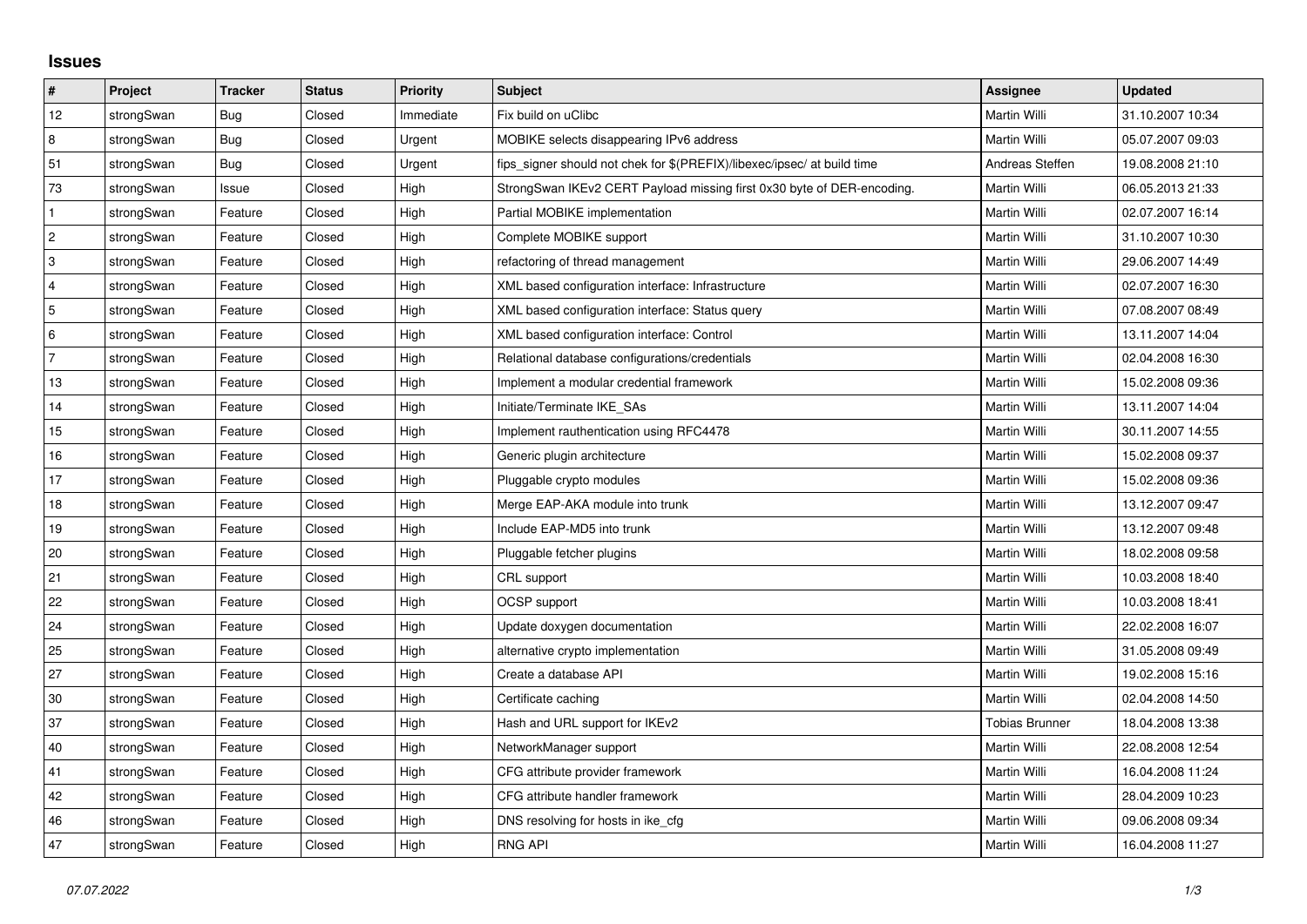| $\vert$ # | Project    | <b>Tracker</b> | <b>Status</b> | <b>Priority</b> | <b>Subject</b>                                                              | <b>Assignee</b>       | <b>Updated</b>   |
|-----------|------------|----------------|---------------|-----------------|-----------------------------------------------------------------------------|-----------------------|------------------|
| 48        | strongSwan | Feature        | Closed        | High            | Parallel trustchain verification                                            | Martin Willi          | 16.04.2008 11:33 |
| 54        | strongSwan | Feature        | Closed        | High            | <b>EAP-Identity Server functionality</b>                                    | <b>Martin Willi</b>   | 22.08.2008 12:55 |
| 59        | strongSwan | Feature        | Closed        | High            | Add additinal signal dependent parameter to bus                             | Martin Willi          | 29.07.2008 11:04 |
| 60        | strongSwan | Feature        | Closed        | High            | Implement draft-sheffer-ikev2-gtc-00 with PAM password verification         | Martin Willi          | 22.08.2008 12:59 |
| 39        | strongSwan | Feature        | Rejected      | High            | Configuration support in Manager                                            | Martin Willi          | 04.07.2014 11:07 |
| 10        | strongSwan | <b>Bug</b>     | Closed        | High            | distribution cannot be built because logout.cs template is missing in trunk | Martin Willi          | 18.09.2007 07:43 |
| 11        | strongSwan | Bug            | Closed        | High            | Show IKE_SA status overview                                                 | Martin Willi          | 31.10.2007 10:29 |
| 26        | strongSwan | Bug            | Closed        | High            | Port all tools to new crypto/credential APIs                                | Martin Willi          | 21.03.2008 18:04 |
| 31        | strongSwan | <b>Bug</b>     | Closed        | High            | ikev2/rw-eap-aka-rsa scenario fails                                         | Martin Willi          | 19.03.2008 15:25 |
| 32        | strongSwan | Bug            | Closed        | High            | ikev2/rw-no-idr scenario fails                                              | Martin Willi          | 19.03.2008 11:13 |
| 33        | strongSwan | Bug            | Closed        | High            | ikev2/crl-revoked scenario broken                                           | Martin Willi          | 19.03.2008 19:02 |
| 34        | strongSwan | <b>Bug</b>     | Closed        | High            | ikev2/multi-level-ca-loop segfaults                                         | Martin Willi          | 31.03.2008 09:19 |
| 35        | strongSwan | Bug            | Closed        | High            | ikev2/ocsp-no-signer-cert scenario segfaults                                | <b>Martin Willi</b>   | 02.04.2008 09:45 |
| 36        | strongSwan | <b>Bug</b>     | Closed        | High            | strongswan-4.2.0 does not compile with uclibe                               | Martin Willi          | 04.04.2008 13:51 |
| 43        | strongSwan | Bug            | Closed        | High            | missing certificate_identity in SQL database causes segfault                | Martin Willi          | 07.04.2008 10:08 |
| 45        | strongSwan | <b>Bug</b>     | Closed        | High            | Failure to open SQLite database crashes charon                              | Martin Willi          | 07.04.2008 09:16 |
| 49        | strongSwan | <b>Bug</b>     | Closed        | High            | starter log directly to terminal                                            | <b>Martin Willi</b>   | 30.04.2009 10:18 |
| 50        | strongSwan | Bug            | Closed        | High            | plutostderrlog option missing                                               | <b>Martin Willi</b>   | 11.05.2008 10:10 |
| 52        | strongSwan | <b>Bug</b>     | Closed        | High            | Migrate ESP sequence number in update_sa                                    | <b>Tobias Brunner</b> | 25.06.2008 08:40 |
| 55        | strongSwan | Bug            | Closed        | High            | Implement SHA512/384/256 HMAC with proper truncation in kernel              | Martin Willi          | 03.12.2009 11:41 |
| 56        | strongSwan | <b>Bug</b>     | Closed        | High            | New interface for EAP-SIM backend                                           | Martin Willi          | 24.10.2008 10:23 |
| 61        | strongSwan | <b>Bug</b>     | Closed        | High            | When recovering from DPD, firewall rules aren't added as necessary          | Andreas Steffen       | 06.05.2013 21:43 |
| 64        | strongSwan | Bug            | Closed        | High            | MOBIKE with changed NAT mappings                                            | Martin Willi          | 08.10.2008 14:21 |
| 65        | strongSwan | <b>Bug</b>     | Closed        | High            | Many UML tests fail                                                         | Andreas Steffen       | 07.10.2008 07:09 |
| 70        | strongSwan | <b>Bug</b>     | Closed        | High            | IP <sub>v6</sub>                                                            | Andreas Steffen       | 21.02.2009 11:09 |
| 71        | strongSwan | <b>Bug</b>     | Closed        | High            | Improved Acquire handling                                                   | Martin Willi          | 20.05.2009 11:54 |
| 79        | strongSwan | Bug            | Closed        | High            | Windows 7 sometimes fails to verify RSA signatures done by gcrypt           | Martin Willi          | 30.06.2009 12:22 |
| 68        | strongSwan | Issue          | Closed        | Normal          | ipsec pool - unknown IPSec command                                          | Martin Willi          | 06.05.2013 21:35 |
| 129       | strongSwan | Feature        | Assigned      | Normal          | Relations between ike/child/peer cfg                                        | Martin Willi          | 06.02.2012 10:50 |
| 57        | strongSwan | Feature        | Closed        | Normal          | new pluto connection option: verify_identifier                              | Andreas Steffen       | 25.07.2013 10:07 |
| 67        | strongSwan | Feature        | Closed        | Normal          | Implement DH groups 22-24                                                   | Martin Willi          | 19.04.2010 14:51 |
| 69        | strongSwan | Feature        | Closed        | Normal          | Improve scheduler performance                                               | <b>Tobias Brunner</b> | 04.12.2008 17:03 |
| 76        | strongSwan | Feature        | Closed        | Normal          | crypto test framework                                                       | Martin Willi          | 12.06.2009 11:31 |